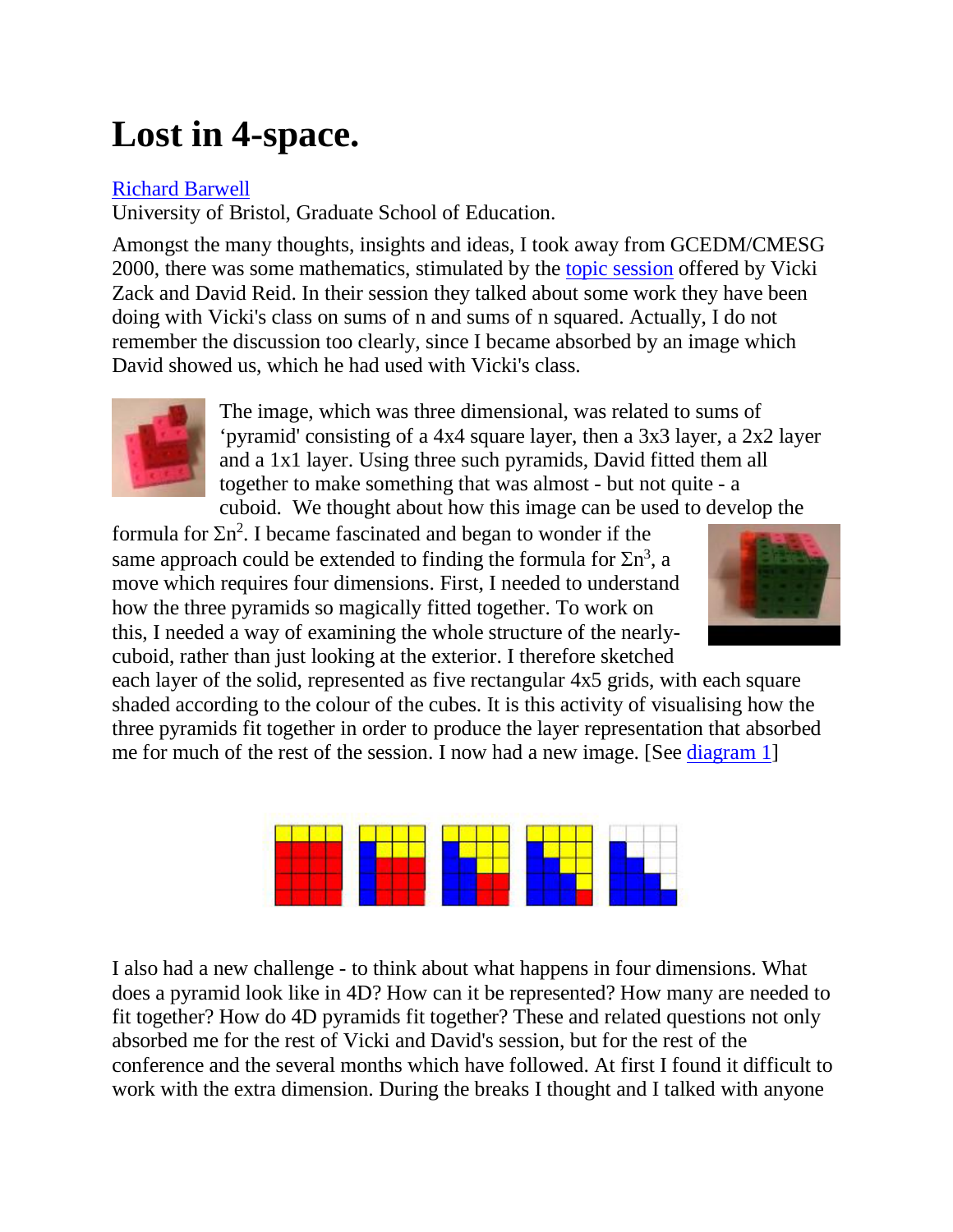who was interested and I sat around with glazed eyes, lost in 4-space, my brain aching.

Later in the conference, instead of attending a plenary discussion, I chose to go to the coffee room where there was a crate of multilink cubes. I prepared sets of cubes, as representations of  $1^3 + 2^3 + 3^3 + 4^3$ . Another way of thinking about this is as four slices through one dimension of a 4-pyramid, in the same way that slices through a 3 pyramid produces increasing squares. A small group of us sat around seeking a way to fit them together, as well as thinking what fitting-together is like in 4-space. I got left behind, particularly at a point where the group had a moment of insight which I could not see, whereupon things moved very fast. The result was four cuboids pieced together from parts of four 4-pyramids. Another image. An image of images, in fact. We looked at the cuboids, remarking some of the patterns which move through and across from one cuboid to another, starting to make sense of them. It feels important that I was still able to do this, despite having been left behind during the construction of the images. Later I sat and produced layer diagrams for each cuboid, side-by-side in my notebook. (See [Diagram 2\)](https://connect.sfu.ca/service/home/%7E/RB-Dia1.html%23Diagram2) I started to see more patterns and make more sense of where the pyramids were. I realised that cuboids can be sliced in more than one way and produced a second set of slices which I could compare with the first, allowing me to see more general patterns.